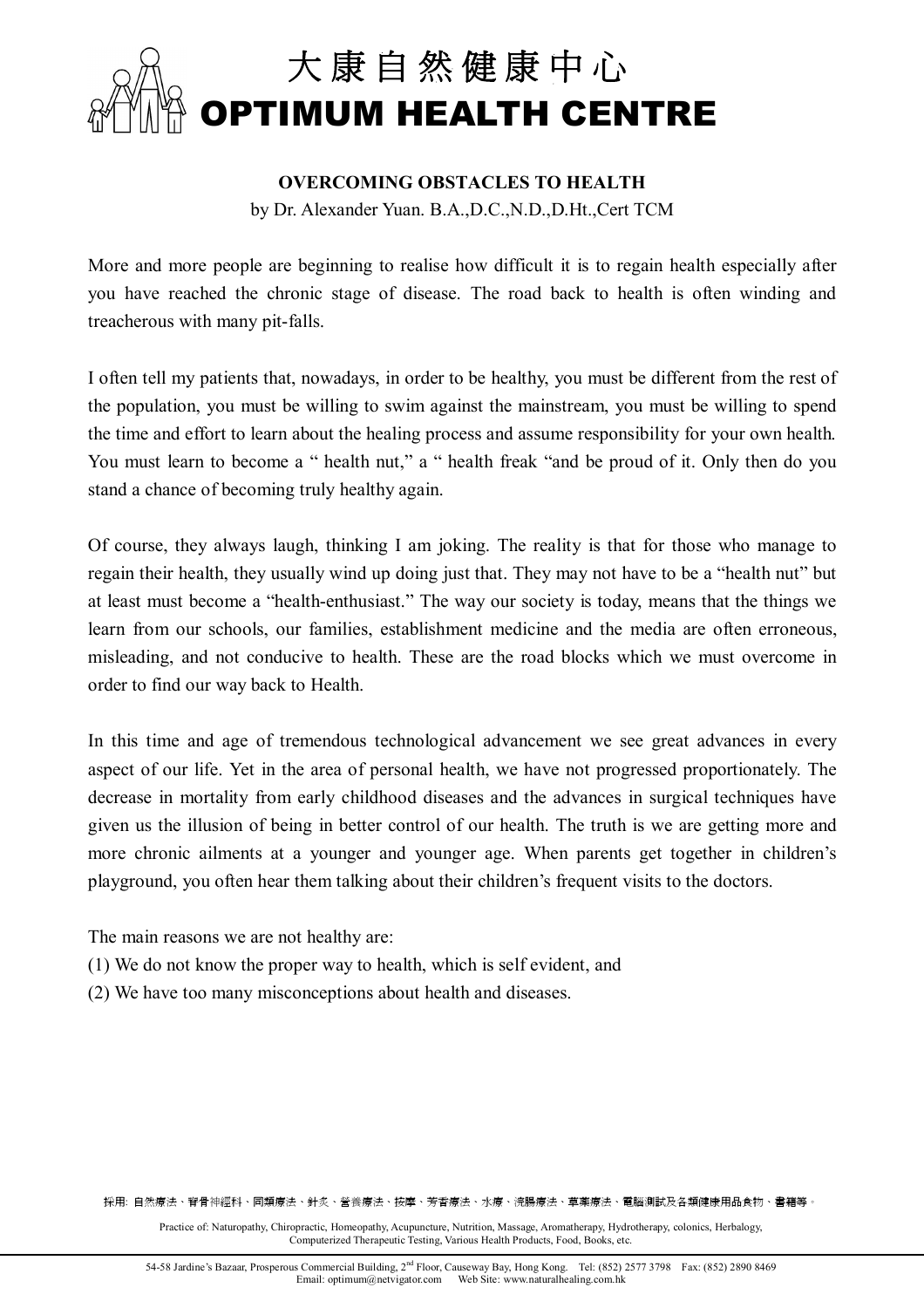

# 大 康 自 然 健 康 中 心 **P.2of 6 OPTIMUM HEALTH CENTRE**

To begin to explore your way to health, you must first examine the following:

### **WHAT IS HEALTH?**

As a health-care consumer, if you do not have a clear understanding of what health is, you do not have a clear goal. You will be lost and you have no chance of finding your way. Often we think if we can control the symptoms, cut away the diseased organs, we will regain our health.

According to the United Nation World Health Organization, Health is defined as "A state of well being, in physical, emotional and social realm, and not a mere absence of diseases."

In other words, health is an active state of feeling good, enjoying your work, enjoying your eating, sleeping well, playing well, and feeling happy about your time on earth.

With this as your goal, whatever medicine, therapy, and treatment you undertake should eventually bring you to that active state of feeling good. Otherwise, you are on the wrong path.

### **THE MYTH OF THE SCIENTIFIC BASIS OF MEDICINE**

Many people are deterred from trying alternative medicine because they have been told that alternative medicine is unscientific and that the therapies have not been proven scientifically.

Few understand what this statement really means is that alternative medicine does not have the means of spending US\$ 250 millions and ten years of time to go through a narrowly defined double-blind study to satisfy the FDA requirement for every medicine they want to put on the market.

First, no company will be able to spend that kind of money to test a natural herb or vitamin. They cannot be patented and therefore the investment cannot be recouped.

Second, much of alternative medicine is based on a wholistic, multi-factorial approach to healing. It is the synergistic effect of several factors which together bring about the healing process. Some like homeopathy must be prescribed according to individual characteristics and not by a disease category. Thus, many natural healing practices are not amenable to the reductionistic double-blind study.

採用: 自然療法、脊骨神經科、同類療法、針炙、營養療法、按摩、芳香療法、水療、浣腸療法、草藥療法、電腦測試及各類健康用品食物、書籍等。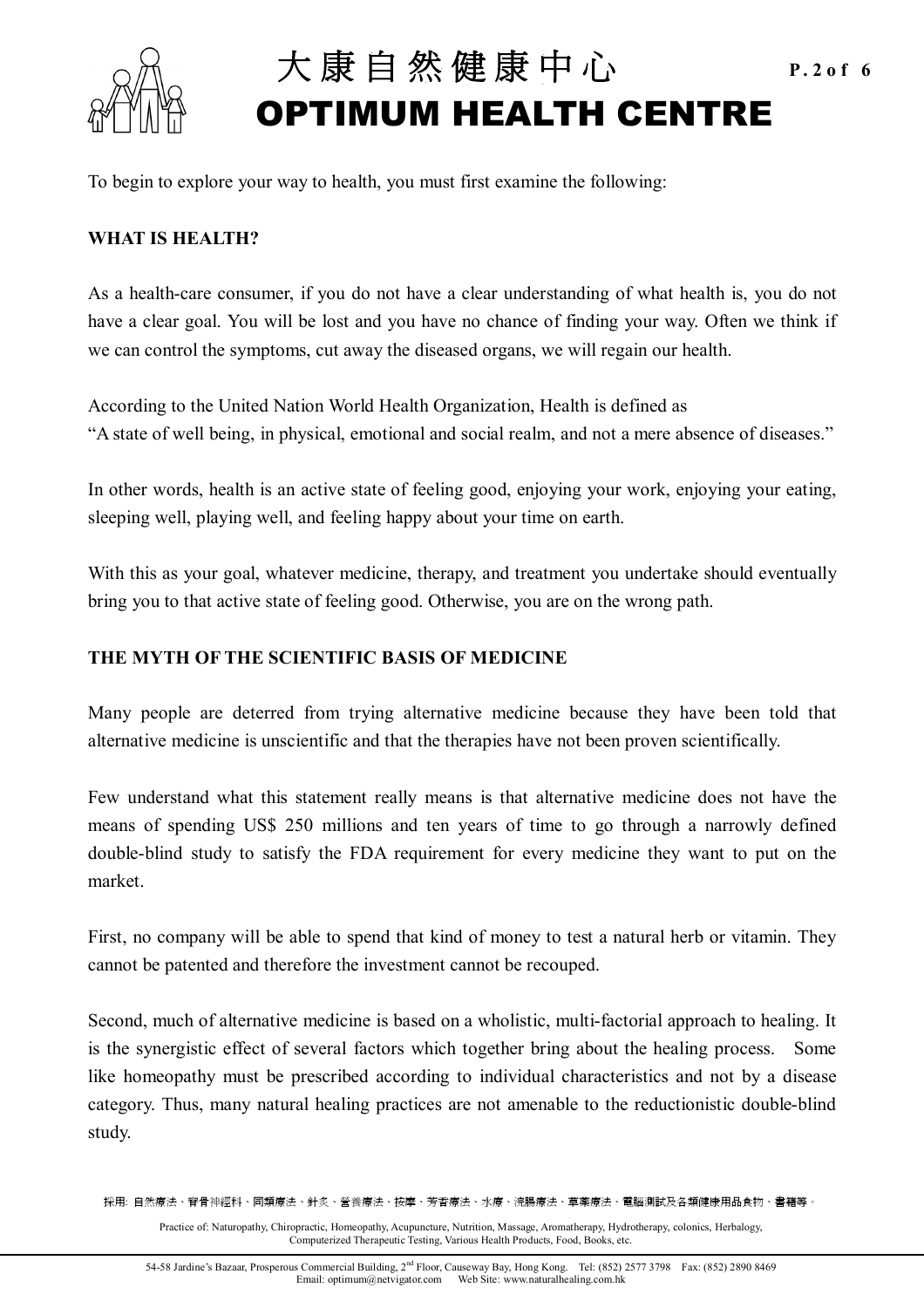

## 大 康 自 然 健 康 中 心 **P.3of 6 OPTIMUM HEALTH CENTRE**

Third, you simply cannot perform placebo procedure required in a double-blind study on some of the natural procedures such as colon hydrotherapy. You cannot perform a sham colon treatment as a control. So, in a sense, colon hydrotherapy will always be accused of not having any scientific proof because such a proving simply cannot be performed.

Fourth, the fact that no such double-blind study has been performed means just that. It does not necessarily follows that the absences of such study mean the procedure or medicine is necessarily invalid or ineffective. For example, nobody has ever performed a controlled double blind study to prove that human beings require oxygen to live. It is just by common observation that we know we die from oxygen deprivation. Yet, there is no double-blind study to such effect published in any medical journal.

Interestingly, according to a study by the Office of Technology Assessment commissioned by the US Congress, as much as 80-90% of conventional medicine has not been subjected to such scientific study either. This includes most surgical procedure and practically all cancer treatments. As the saying goes, " those who live in glass houses should not throw stones."

Fifth, so what if the drug has gone through the gauntlet of the FDA? Many of these approved drugs still turn out to be fraught with serious side effects and have to be quickly and quietly withdrawn from the market. The problem comes from the fact that many such studies rely on animal models and have a limited time-frame to fully bring out the side effects. Animals cannot tell you they are depressed or suffer delusion after taking those drugs.

Many natural medicine and therapies have been tested through hundreds and thousands years of usage by people. What more proof can one ask for?

#### **THE FALLACY OF BALANCED REPORTING BY THE MASS MEDIA**

Today, the mass media has become a major source of information for the average person. The mass media is basically an entertainment business and not the promulgator of truth or the guardian of the public interest, or the watchdog on our government they would like us to believe. The reality is the business of the mass media operates on advertising dollars from commodities including drugs. Few reporters, or their editors or producers are well-versed with the field of alternative medicine and, as something they do not understand, consider them as controversial. To handle subjects they know little about they retreat to the safety net of "balanced reporting." That is they have to paint a neutral picture of the subject matter - 50% pro and 50% con. Usually, after introducing any alternative medical subjects, some medical spokesperson will be interviewed and their "expert opinion" sought.

採用: 自然療法、脊骨神經科、同類療法、針炙、營養療法、按摩、芳香療法、水療、浣腸療法、草藥療法、電腦測試及各類健康用品食物、書籍等。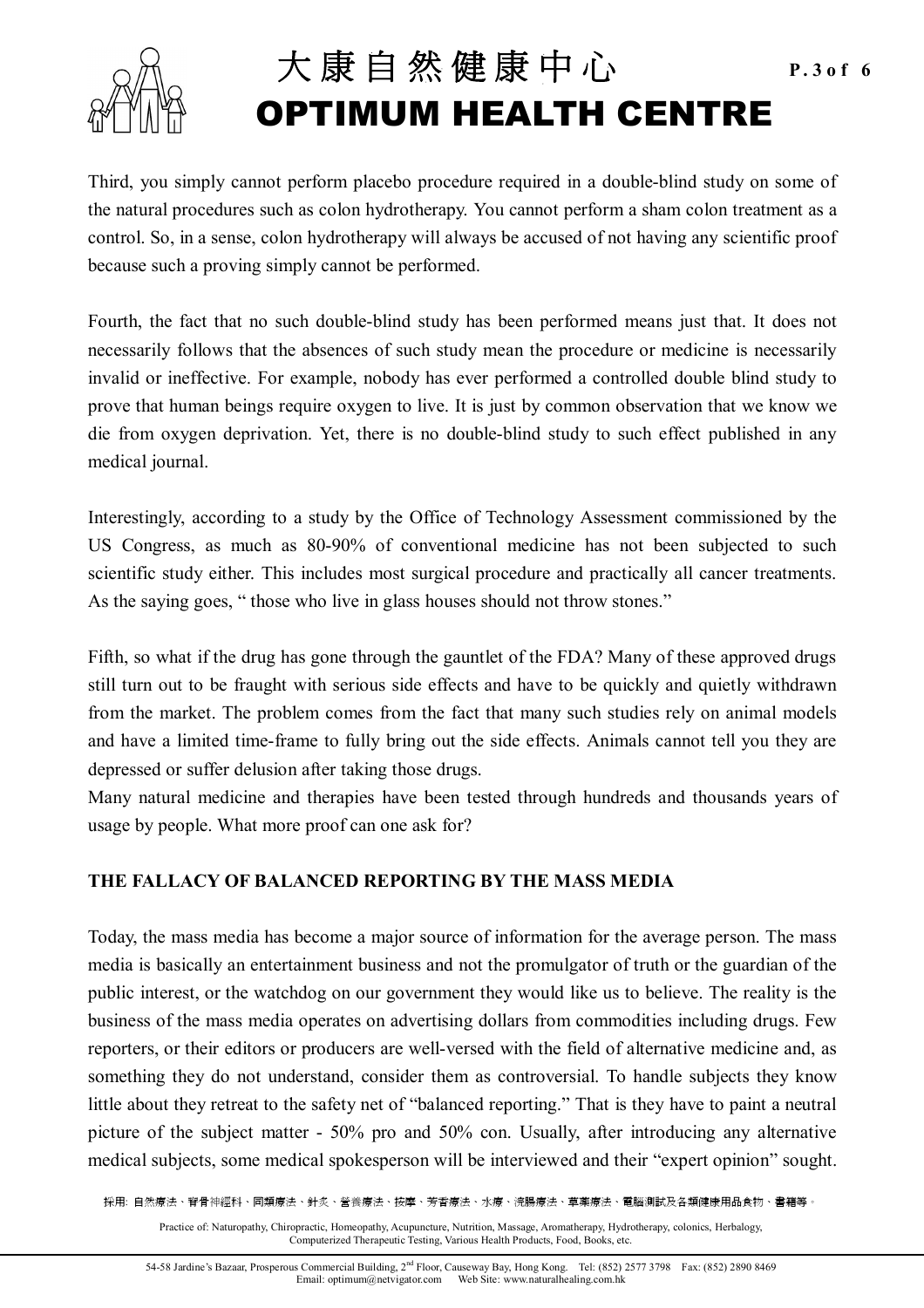

## 大 康 自 然 健 康 中 心 **P.4of 6 OPTIMUM HEALTH CENTRE**

Invariably, negative and sceptical comments will be made about the subject matter and concluding remarks, "See your medical practitioner first for any of your health problems" to leave you the impression - "Don't trust what we show you, go back to your medical doctor for your health problem."

 Also alternative medical practitioner are rarely addressed as "Doctor" in spite of their numerous doctoral qualifications. It does not matter that what the medical spokesperson said is irrelevant or erroneous as the reporter, editor or producer do not know enough about the subject to tell the difference anyway. As long as they are medical practitioners, their words are treated as gospel even on subjects they have received no training in.

Balanced reporting rarely reflects the true picture of the subject matter. For example, you can find ten good points about a subject or ten patients who are benefited by such treatment and two bad points or two patients who are not benefited. Because of the limited time of the show, you will see the presentation of two good points or two patients who have positive things to say and two bad points or two patients who make negative comments on the subject.

Another example would be like the reporting of a rape case, the rapist is made to appear half right and half wrong and the victim is also half right and half wrong. This is the fallacy of so called balanced reporting. The media rarely subject conventional medicine to similar treatment; that is to invite an alternative medical doctor to balance the conventional medical viewpoint.

#### THE PROBLEM WITH LOOKING FOR A QUICK FIX

Of course, everybody wants to be relieved of pain as quickly as possible. The catch is provided the end result is better health and not the mere suppression of symptoms or the loss of an organ. Conventional medicine act quickly by forcing the body into submission. It is like throwing a fire bomb into your messy house to urge you to clean up your mess immediately. Natural medicine comes to you as your friend. It knocks on your door to gain access and gently persuade you to tidy up your place. Naturally medicine is individualised, fine tuned medicine, not a broad spectrum approach as conventional drugging and require higher skill to practice well. But a properly prescribed medicine can work miraculously quickly, sometimes within minutes. You have to experience it to appreciate it. Often in a chronic situation, quick fix is not possible as the damaged tissue takes several months to repair itself. Any attempt to offer quick fix is thus an illusion and a cover up at best..

採用: 自然療法、脊骨神經科、同類療法、針炙、營養療法、按摩、芳香療法、水療、浣腸療法、草藥療法、電腦測試及各類健康用品食物、書籍等。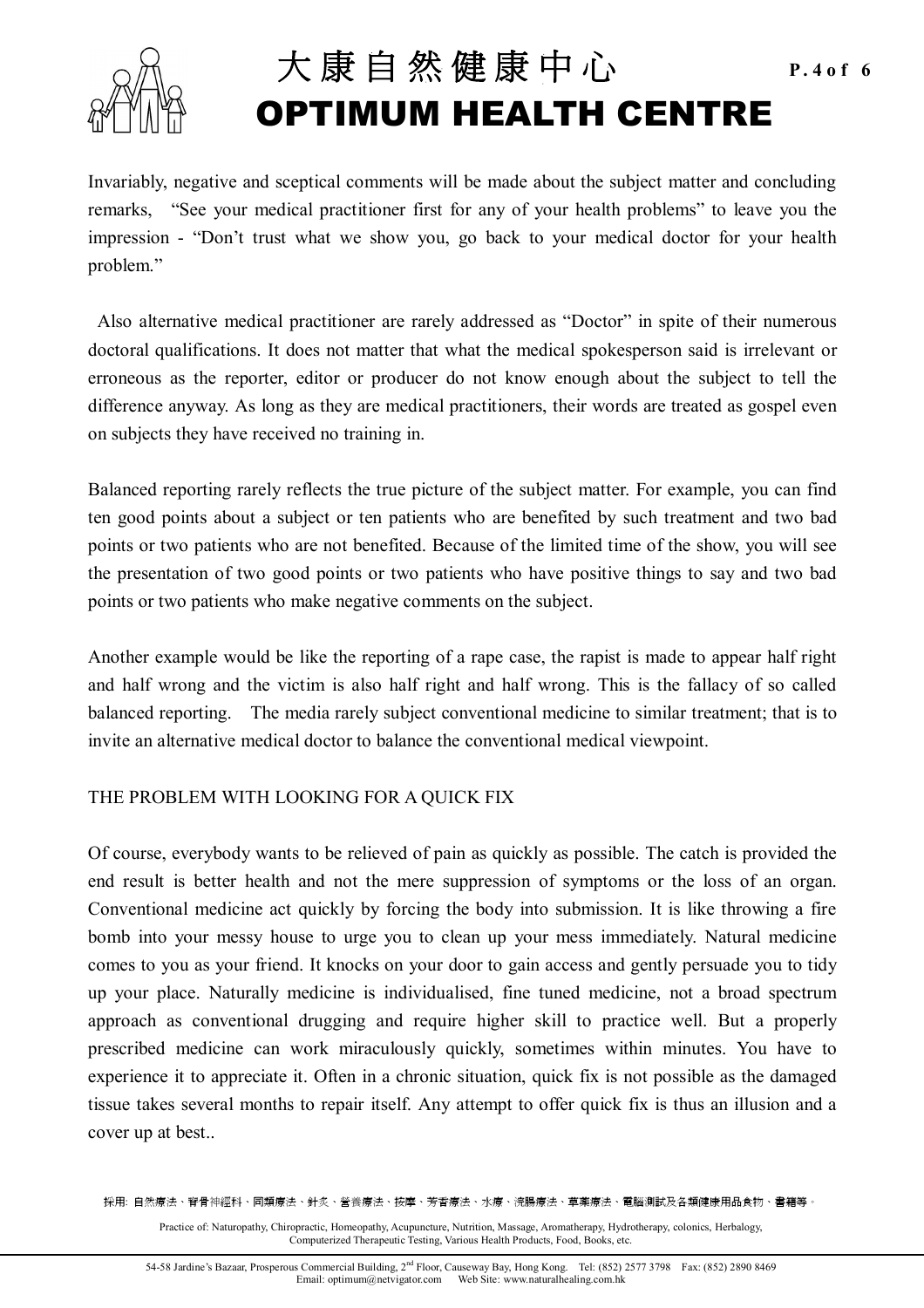

# 大 康 自 然 健 康 中 心 **P.5of 6 OPTIMUM HEALTH CENTRE**

#### **DISCRIMINATORY INSURANCE PRACTICE**

People who work for large companies often have an additional disadvantage when their companies offer medical insurance. This often does not cover alternative medicine, or to a much lesser extent than conventional medicine. So there is the financial disincentive to exploring other more effective treatment. I found this out from talking to the top executives in those insurance companies. Generally, insurance companies do not like the health insurance business. They lose money. Usually the medical insurance is offered as a part of a comprehensive insurance for the company and not as a stand-alone package. Some insurance companies are seeing the light in alternative medicine as a money saving area (people stay healthier longer), but they are heavily influenced by medical people who often serve as their consultants.

#### **THE FALLACY OF PREVENTIVE MEDICINE**

The conventional medicine's idea of preventive medicine is through vaccination and early medical check-up. Both fail to show any net gain in health of the nation. Vaccination has taken the credit for the reduction of mortality from infectious childhood diseases in the past undeservedly. Numerous studies show the mortality from the infectious childhood diseases had declined by 90% before massive vaccination ever entered the scene. Diseases such as scarlet fever, bubonic plague leprosy for which there is no vaccination also shows similar declines. And in spite of the different vaccination practices in different countries, (some with massive vaccination programmes and some without for certain diseases), they all decline equally with or without mass vaccination.

When the infectious disease makes a come back from time to time, those who are vaccinated and those who are not are equally affected.

Injecting diseased substance directly into new-born infants and children's blood stream thus bypassing the body's natural defence posts in the respiratory and digestive systems, and before the infants have a chance to develop proper immune system, can only play havoc with their immune system. As well, it plants seeds for all kinds of auto-immune diseases to crop up later in their lives and possibly in their coming generations.

One large insurance company in the United States did a study on the effect of early, regular medical screening over 25 years time. One group of clients were given yearly medical check-ups and the other group sought treatment only as needed. Over the 25 years, the morbidity, that is the disease rate, and the mortality, the death rate between the two group was no different.

採用: 自然療法、脊骨神經科、同類療法、針炙、營養療法、按摩、芳香療法、水療、浣腸療法、草藥療法、電腦測試及各類健康用品食物、書籍等。